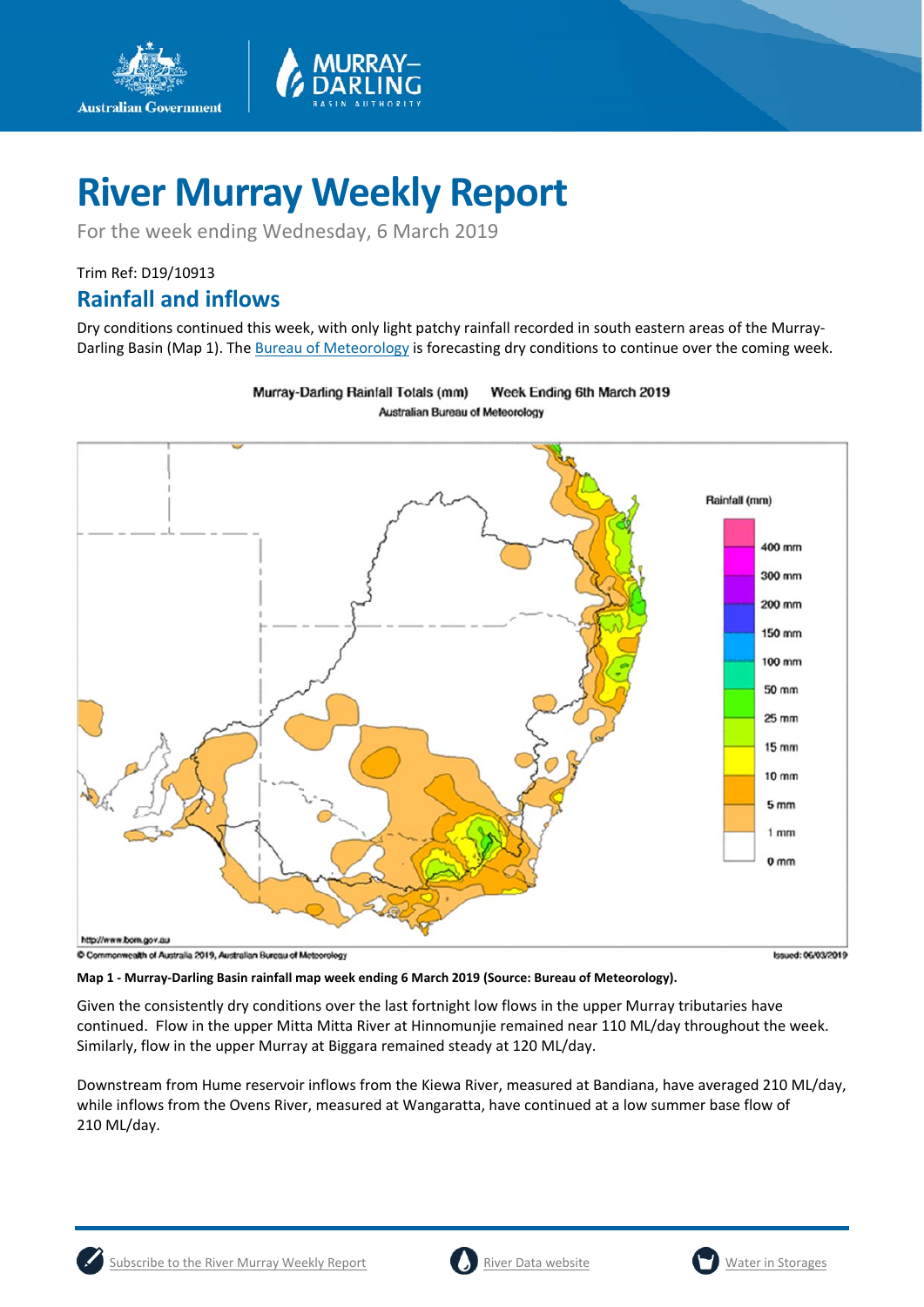### **February 2019 Summary**

The Bureau of Meteorology (BoM) reports that for February 2019 rainfall was below average across much of the northern Basin, with lowest on record rainfall recorded across areas of northern New South Wales and southern Queensland (Map 2). Rainfall was closer to average throughout much of southern New South Wales, Victoria and South Australia. Across the Basin as a whole the BoM reported an area-average rainfall for the Murray-Darling Basin in February of 13.1 mm. This is 68% below the long-term average for the Basin.

River Murray system inflows for the month of February totalled approximately 77 GL which is well below the longterm median inflow for February of 138 GL.



**Map 2 – Murray-Darling Basin rainfall deciles for February 2019 (Source: Bureau of Meteorology)** 

The BoM reports that February 2019 was the fourth warmest February on record for Australia as a whole. The maximum, minimum and mean temperatures for Australia nationally were all above average. Notably, cooler than average mean minimum temperatures were observed in the Riverland area of South Australia. Several record low minimum temperatures were observed in parts of South Australia on the 14<sup>th</sup> of the month.



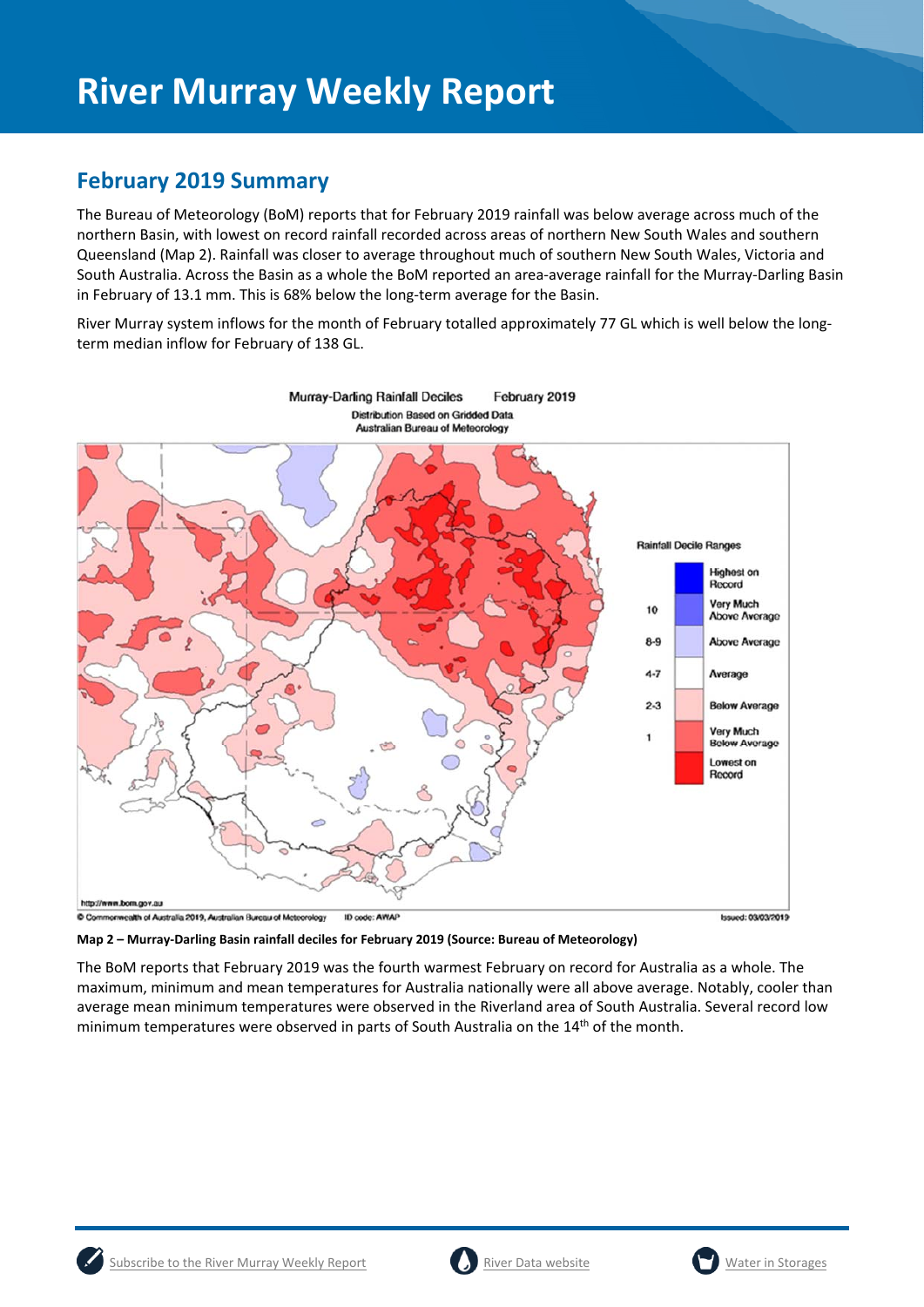

**Map 3 – Maximum and minimum temperature deciles for February 2019 (Source: Bureau of Meteorology)**

### **River operations**

- Transfers from Dartmouth to Hume reservoir continue to ease
- Transfers around the Barmah choke via Murray Irrigation Limited (MIL) channel escapes have ceased
- All consumptive demands continue to be met and the risk of a delivery shortfall this season remains low
- Inflow from the Goulburn at McCoys to gradually increase to meet increased autumn irrigation demand in the Murray

#### **River operations**

 The MDBA active storage volume decreased by 61 GL this week to 3,376 GL (40% capacity). This is approximately 1,925 GL below the long term average for this time of year (Figure 1).







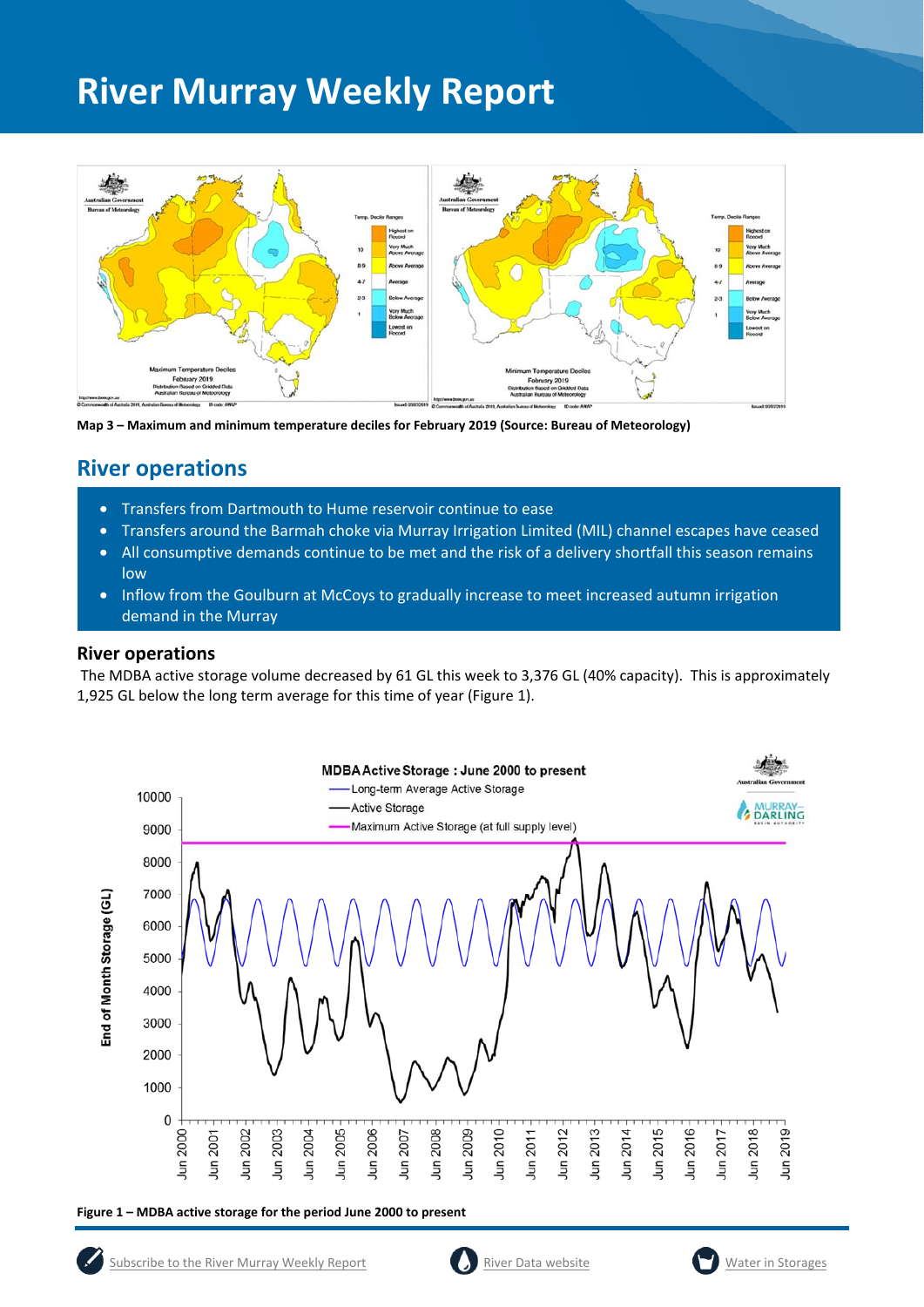The **Dartmouth Reservoir** storage volume decreased by 18 GL to 2,452 GL (64% capacity). Transfers from Dartmouth to Hume continue to be slowly reduced this week as climatic conditions and system demands have recently eased. The current release from Dartmouth, measured at Colemans, is 1,550 ML/day and will ease to around 600 ML/day over the coming week.

At **Hume Reservoir**, the storage volume continued to decline, reducing by 24 GL to 805 GL (27% capacity). The release from Hume has averaged around 10,350 ML/day this week.

Downstream at **Lake Mulwala** the level is currently 124.72 m AHD, which is within the normal operating range (124.6 to 124.9 m AHD). Diversion to Yarrawonga Main Channel averaged near 750 ML/day, while on the New South Wales side Mulwala Canal diversion has reduced from 2,300 ML/day to near 950 ML/day as operational transfers through the Edward-Wakool (via Murray Irrigation Limited infrastructure) have ceased. The release from **Yarrawonga Weir** is currently targeting 8,400 ML/day and will target between 8,000 ML/day and 8,500 ML/day over the coming week.

Flows at the **Edward River** and **Gulpa Creek** offtakes remain around their normal summer regulated flow rates near 1,600 ML/day and 350 ML/day. Given the reduced need to transfer water from Hume to Lake Victoria, flows into the Colligen and Yallakool offtakes have continued to reduce and are passing 250 ML/day and 175 ML/day respectively. The Wakool offtake regulator is passing around 30 ML/day. The flow downstream of **Stevens Weir** has decreased from 1,900 ML/day to near 1,000 ML/day. The flow is forecast to fluctuate around the current rate throughout the week. The flow in the **Billabong Creek** at Darlot has continued to decrease to around 160 ML/day as inflow from Finley escape has now ceased.

Inflow to the Murray from the **Goulburn River** (Photo 1), measured at McCoys Bridge, has fallen slowly from 1,800 ML/day to the current flow of around 1,000 ML/day. The flow at McCoys Bridge is expected to increase to around 2,000 ML/day over the coming week. The majority of this flow is Goulburn Valley Inter Valley Trade (IVT) water that is being delivered to help meet demands on the River Murray as a result of trade from the Goulburn to the Murray valley. Information regarding current opportunities for allocation trade between the Goulburn and Murray valleys is available at the Victorian water register website.





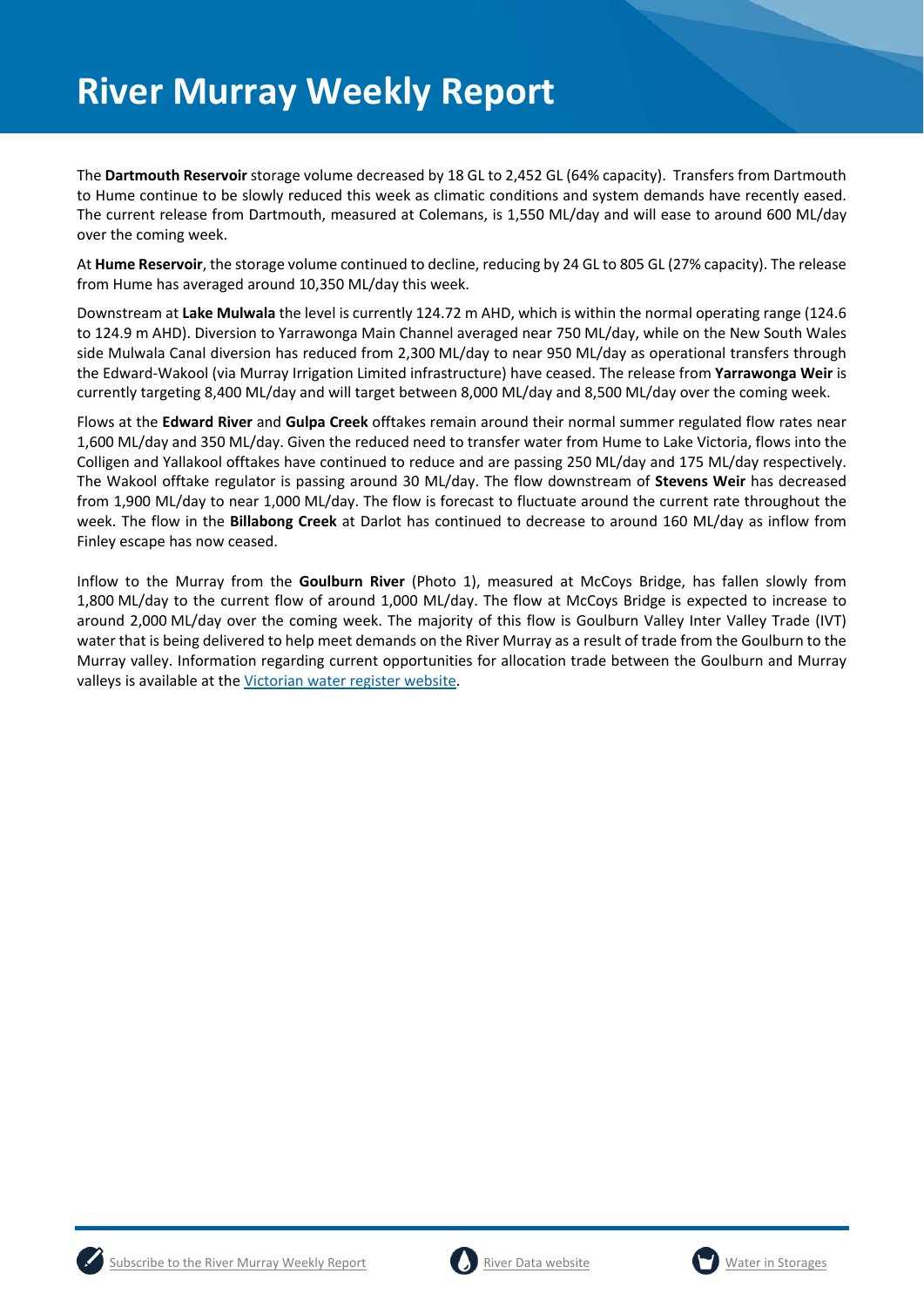

**Photo 1 The Goulburn River at Shepparton where flow is forecast to gradually increase over the coming week** 

National Channel diversions remained around 1,750 ML/day this week and are forecast to increase to 2,500 ML/day over the coming week to meet increased autumn irrigation demands. The release downstream of **Torrumbarry Weir** has fallen to 5,600 ML/day and will fall towards 5,000 ML/day over the coming fortnight. Lock 26 at Torrumbarry remains closed to undertake urgent repairs. This temporary closure of the lock will not affect the normal operation of Torrumbarry Weir in terms of river flow and water supply. More information can be found on the Goulburn-Murray Water website.

This week inflows from the **Murrumbidgee River**, measured at Balranald, averaged 370 ML/day. This is above the normal end of system target flow and includes the delivery of environmental water to help improve water quality in the lower reaches of the Murrumbidgee River. More information regarding this water for the environment can be found on the MDBA website. The Murrumbidgee IVT balance is currently only 2.2 GL, preventing the MDBA from calling water from the Murrumbidgee to help meet Murray system demands.

At **Euston**, the weir pool has returned to FSL. The downstream release has decreased to 8,500 ML/day and is expected to continue to recede over the coming week.

Downstream at **Mildura**, the weir pool is currently near FSL. The release has decreased to 8,500 ML/day and is expected to continue to ease over the coming week as upstream flows decline.

A red level warning (high alert) for blue-green algae is current at a number of sites along the Darling River including Menindee Lakes. A summary of alert levels in New South Wales is available on the WaterNSW website. Current environmental conditions are well suited to algal growth due to prevailing hot weather and warm water temperatures and low or no flow conditions. The poor water quality conditions in the river has led to fish deaths in the lower Darling





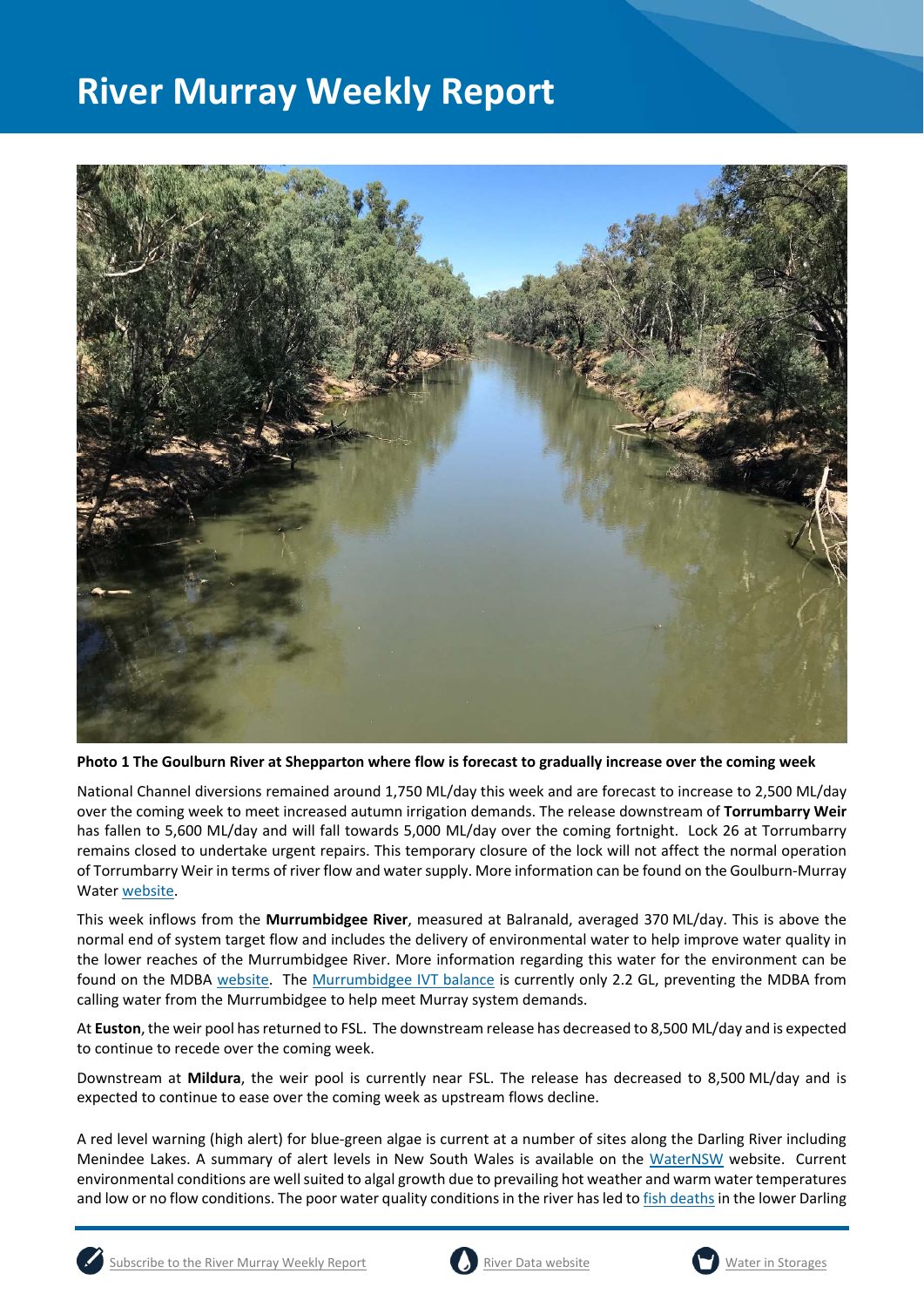River. More information regarding the water quality conditions of the lakes and the lower Darling is available at the WaterNSW website. Information on factors that affect fish is available from NSW Department of Primary Industries website. Information on drought impacts across the Murray-Darling Basin including on fish and operations is available on the MDBA website.

The **Menindee Lakes** storage volume decreased by 2 GL to 26 GL (2% capacity). WaterNSW continues to manage the Menindee Lakes in accordance with the Lower Darling Annual Operations Plan. As part of drought contingency measures within this plan, WaterNSW has installed four temporary block banks across the lower Darling below Pooncarie near Jamesville, below Burtundy near Ashvale, and upstream of Pooncarie at Court Nareen and Karoola. Water held in these pools will assist in maintaining supply to domestic, stock and permanent plantings along the lower Darling. The release from Weir 32 ceased on 12<sup>th</sup> of February. WaterNSW has advised that releases at Weir 32 are only planned to recommence when significant inflows are received into the Menindee lakes (inflows are currently zero). Water restrictions remain in place across much of New South Wales as a result of the extensive and on-going drought conditions.

At **Wentworth Weir**, operations continue to target a pool level of around 10 cm above the full supply level to assist pumpers in the upper reaches of the Darling River arm of the weir pool. The downstream release is near 7,400 ML/day and is expected to continue to ease over the coming week.

The **Lock 9** weir pool is currently around 4 cm below FSL. At **Lock 8**, the weir pool is targeting 60 cm below FSL and the **Lock 7** weir pool is targeting 50 cm below FSL. The Lock 7 and 8 weir pools may be lowered a further 40 cm from mid-March.

At **Lake Victoria** the storage reduced by 19 GL to 313 GL (46% capacity). The flow to **South Australia** decreased this week to target around 8,600 ML/day and is likely to reduce further over the coming week. The current flow consists of entitlement flow, traded water and environmental water. Deliveries of environmental water to the Lower Lakes and Coorong are expected to continue through March.

The 5-day average water level in the **Lower Lakes** remained stable around 0.54 m AHD this week, despite the hot and dry conditions. The slowed rate of fall in the lower lakes has allowed an additional bay to be opened at both Tauwitchere and Goolwa barrages to support mudflat habitat for migratory birds in the Coorong. All fishways remain open. For more information see the South Australian Department for Environment and Water's latest River Murray flow report.

### **For media inquiries contact the Media Officer on 02 6279 0141**

ANDREW REYNOLDS Executive Director, River Management



**Australian Government** 







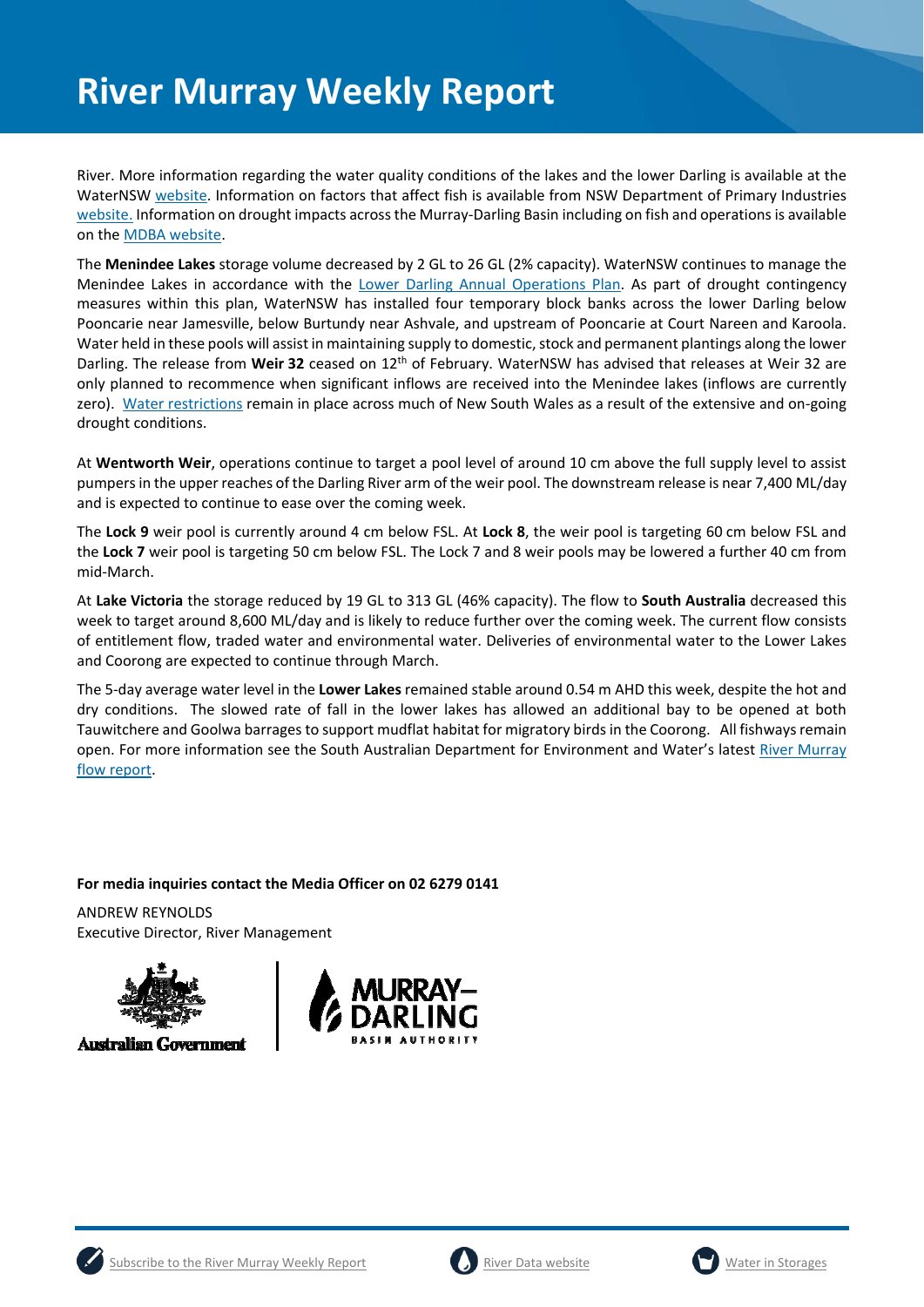#### Water in Storage Water in Storage Week ending Wednesday 06 Mar 2019

| <b>MDBA Storages</b>             | Full<br>Supply<br>Level | Full<br>Supply<br>Volume | Current<br>Storage<br>Level | Storage<br>Current |     | Dead<br>Storage |         | Change in Total<br>Storage for the<br>Week |
|----------------------------------|-------------------------|--------------------------|-----------------------------|--------------------|-----|-----------------|---------|--------------------------------------------|
|                                  | (m AHD)                 | (GL)                     | $(m$ AHD)                   | 'GL)               | %   | (GL)            | (GL)    | (GL)                                       |
| Dartmouth Reservoir              | 486.00                  | 3856                     | 461.58                      | 2452               | 64% | 71              | 2 3 8 1 | $-18$                                      |
| Hume Reservoir                   | 192.00                  | 3 0 0 5                  | 176.93                      | 805                | 27% | 23              | 782     | $-24$                                      |
| Lake Victoria                    | 27.00                   | 677                      | 23.69                       | 313                | 46% | 100             | 213     | -19                                        |
| Menindee Lakes                   |                         | 1 7 3 1 *                |                             | 26                 | 2%  | (- -)#          | 0       | $-2$                                       |
| <b>Total</b>                     |                         | 9 2 6 9                  |                             | 3596               | 39% | $\sim$ $\sim$   | 3 3 7 6 | -63                                        |
| <b>Total Active MDBA Storage</b> |                         |                          |                             |                    |     |                 | 40% ^   |                                            |

#### **Major State Storages**

| <b>Burriniuck Reservoir</b> | 026     | 328 | 32% |     | 325 | -4                   |
|-----------------------------|---------|-----|-----|-----|-----|----------------------|
| <b>Blowering Reservoir</b>  | 631     | 457 | 28% | 24  | 433 | $1^{\circ}$<br>$-14$ |
| Eildon Reservoir            | 3 3 3 4 | 453 | 44% | 100 | 353 | $-29$                |

\* Menindee surcharge capacity – 2050 GL \*\* All Data is rounded to nearest GL \*\*

# NSW has sole access to water when the storage falls below 480 GL. MDBA regains access to water when the storage next reaches 640 GL. ^ % of total active MDBA storage

| <b>Snowy Mountains Scheme</b> | Snowy diversions for week ending 05 Mar 2019 |                    |                  |           |                 |  |
|-------------------------------|----------------------------------------------|--------------------|------------------|-----------|-----------------|--|
| <b>Storage</b>                | Active Storage (GL)                          | Weekly Change (GL) | Diversion (GL)   | This Week | From 1 May 2018 |  |
| Lake Eucumbene - Total        | 789                                          | -21                | Snowy-Murray     | $+31$     | 655             |  |
| Snowy-Murray Component        | 380                                          | -31                | Tooma-Tumut      | $+0$      | 187             |  |
| <b>Target Storage</b>         | 1 410                                        |                    | Net Diversion    | 31        | 467             |  |
|                               |                                              |                    | Murray 1 Release | $+35$     | 813             |  |

#### **Major Diversions from Murray and Lower Darling (GL) \***

|                             |           | . .              |                                 |           |                  |
|-----------------------------|-----------|------------------|---------------------------------|-----------|------------------|
| <b>New South Wales</b>      | This Week | From 1 July 2018 | <b>Victoria</b>                 | This Week | From 1 July 2018 |
| Murray Irrig. Ltd (Net)     | 5.5       | 302              | Yarrawonga Main Channel (net)   | 4.1       | 167              |
| <b>Wakool Sys Allowance</b> | 2.9       | 31               | Torrumbarry System + Nyah (net) | 0.2       | 401              |
| Western Murray Irrigation   | 1.0       | 21               | Sunraysia Pumped Districts      | 3.7       | 103              |
| Licensed Pumps              | 3.9       | 152              | Licensed pumps - GMW (Nyah+u/s) |           | 27               |
| Lower Darling               | 0.1       | 6                | Licensed pumps - LMW            | 4.6       | 332              |
| <b>TOTAL</b>                | 13.4      | 512              | TOTAL                           | 13.6      | 1030             |

\* Figures are derived from actual and estimates where data is unavailable. Please note that not all data may have been available at the time of creating this report. \*\* All data above is rounded to nearest 100 ML for weekly data and nearest GL for cumulative data

| Flow to South Australia (GL)                             | Entitlement this month | $186.0*$ | (9 000 ML/day) |
|----------------------------------------------------------|------------------------|----------|----------------|
| * Flow to SA will be greater than normal entitlement for | Flow this week         | 63.2     |                |
| this month due to environmental flows.                   | Flow so far this month | 53.6     |                |
|                                                          | Flow last month        | 226.9    |                |

#### Salinity (EC) (microSiemens/cm at 25°C)

|                         | Current | Average over the last week | Average since 1 August 2018 |
|-------------------------|---------|----------------------------|-----------------------------|
| Swan Hill               | 90      | 80                         | 70                          |
| Euston                  | 70      | 70                         |                             |
| <b>Red Cliffs</b>       | 90      | 90                         | 110                         |
| Merbein                 | 90      | 90                         | 100                         |
| Burtundy (Darling)      | 1050    | 1 0 3 0                    | 850                         |
| Lock 9                  | 90      | 90                         | 110                         |
| Lake Victoria           | 180     | 170                        | 160                         |
| Berri                   | 150     | 160                        | 190                         |
| Waikerie                | 200     | 210                        | 250                         |
| Morgan                  | 220     | 220                        | 260                         |
| Mannum                  | 250     | 250                        | 310                         |
| Murray Bridge           | 260     | 260                        | 350                         |
| Milang (Lake Alex.)     | 1010    | 1010                       | 900                         |
| Poltalloch (Lake Alex.) | 720     | 770                        | 780                         |
| Meningie (Lake Alb.)    | 1800    | 1780                       | 1 500                       |
| Goolwa Barrages         | 3 2 2 0 | 3 2 7 0                    | 2670                        |



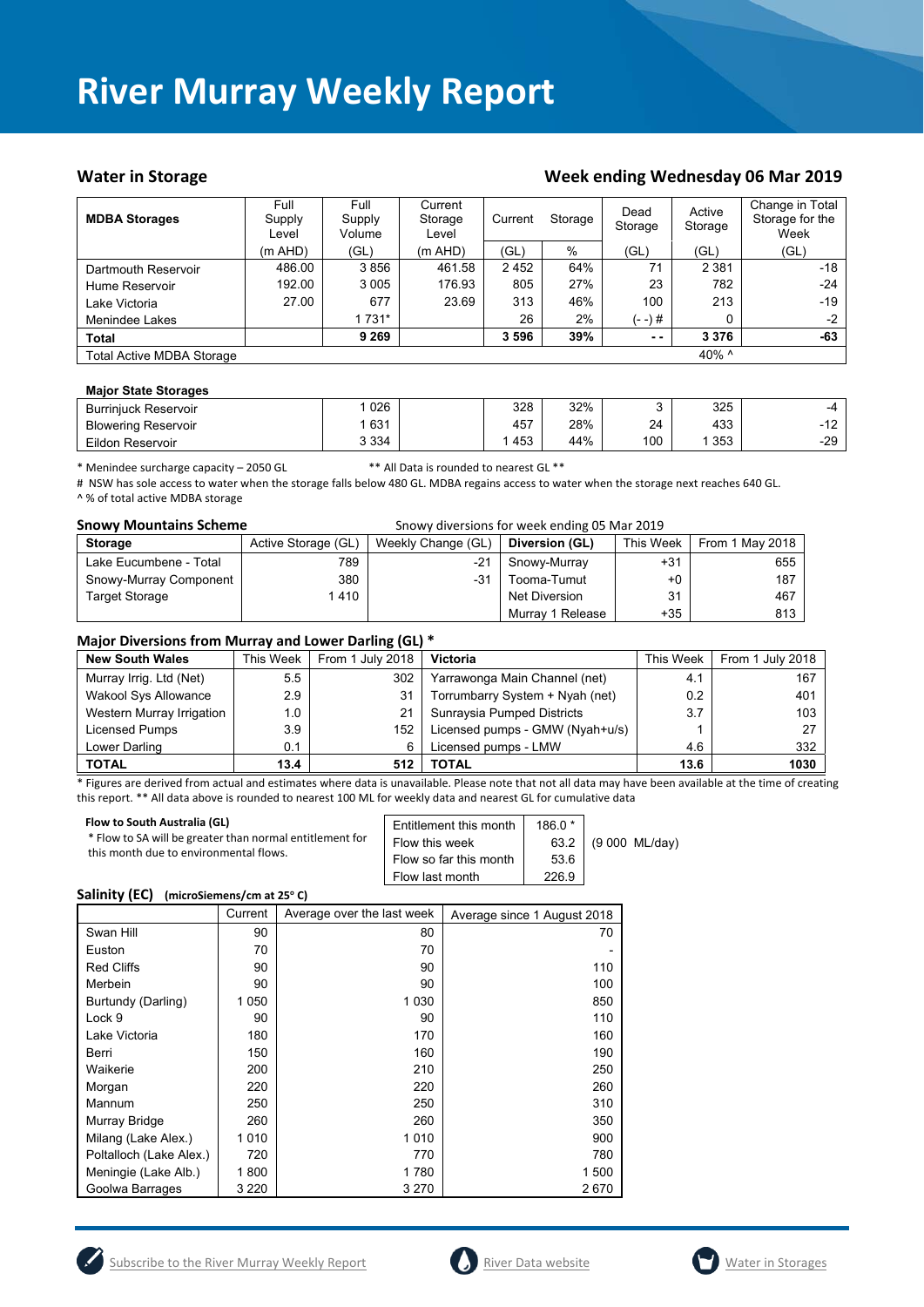

# MURRAY<mark>–</mark><br>DARLING

#### River Levels and Flows **River Levels and Flows Week ending Wednesday 06 Mar 2019**

|                                  | Minor Flood              | Gauge                    | Height                   | Flow     | Trend        | Average Flow this | Average Flow last |
|----------------------------------|--------------------------|--------------------------|--------------------------|----------|--------------|-------------------|-------------------|
|                                  | Stage                    |                          |                          |          |              | Week              | Week              |
| <b>River Murray</b>              | (m)                      | local<br>(m)             | (m)<br>AHD)              | (ML/day) |              | (ML/day)          | (ML/day)          |
| Khancoban                        | $\overline{\phantom{a}}$ | $\overline{a}$           |                          | 3 9 5 0  | F            | 4 9 5 0           | 2 2 5 0           |
| Jingellic                        | 4.0                      | 1.77                     | 208.29                   | 4 9 9 0  | $\mathsf{R}$ | 4 9 7 0           | 1440              |
| Tallandoon ( Mitta Mitta River ) | 4.2                      | 1.92                     | 218.81                   | 1920     | F            | 2 5 9 0           | 3 9 6 0           |
| Heywoods                         | 5.5                      | 2.74                     | 156.37                   | 9490     | F            | 10 350            | 10 570            |
| <b>Doctors Point</b>             | 5.5                      | 2.57                     | 151.04                   | 10 260   | R            | 11 010            | 11 230            |
| Albury                           | 4.3                      | 1.58                     | 149.02                   |          |              |                   |                   |
| Corowa                           | 4.6                      | 2.40                     | 128.42                   | 10 3 20  | F            | 10 620            | 10 860            |
| Yarrawonga Weir (d/s)            | 6.4                      | 1.44                     | 116.48                   | 8 4 0 0  | R            | 7930              | 8 2 0 0           |
| Tocumwal                         | 6.4                      | 1.95                     | 105.79                   | 8 0 4 0  | $\mathsf{R}$ | 7 9 5 0           | 7990              |
| Torrumbarry Weir (d/s)           | 7.3                      | 2.03                     | 80.57                    | 5 6 4 0  | F            | 6 2 4 0           | 7 3 5 0           |
| Swan Hill                        | 4.5                      | 1.30                     | 64.22                    | 6 6 8 0  | F            | 7 1 1 0           | 7890              |
| <b>Wakool Junction</b>           | 8.8                      | 3.28                     | 52.40                    | 8 9 0 0  | F            | 9570              | 10 090            |
| Euston Weir (d/s)                | 9.1                      | 1.65                     | 43.49                    | 8 5 4 0  | F            | 9 3 5 0           | 10 100            |
| Mildura Weir (d/s)               |                          | $\overline{\phantom{0}}$ | $\overline{a}$           | 8 500    | F            | 8850              | 8830              |
| Wentworth Weir (d/s)             | 7.3                      | 2.92                     | 27.68                    | 7 3 6 0  | $\mathsf R$  | 7 5 8 0           | 7670              |
| Rufus Junction                   | $\overline{a}$           | 3.74                     | 20.67                    | 8 0 5 0  | F            | 8 600             | 8 4 9 0           |
| Blanchetown (Lock 1 d/s)         | $\overline{a}$           | 0.81                     |                          | 6 0 7 0  | S            | 6 0 8 0           | 5780              |
|                                  |                          |                          |                          |          |              |                   |                   |
| <b>Tributaries</b>               |                          |                          |                          |          |              |                   |                   |
| Kiewa at Bandiana                | 2.8                      | 0.77                     | 154.00                   | 220      | F            | 210               | 260               |
| Ovens at Wangaratta              | 11.9                     | 7.77                     | 145.45                   | 210      | $\mathsf{R}$ | 210               | 220               |
| Goulburn at McCoys Bridge        | 9.0                      | 1.54                     | 92.96                    | 1 0 4 0  | F            | 1 3 4 0           | 2 1 8 0           |
| Edward at Stevens Weir (d/s)     | 5.5                      | 1.26                     | 81.03                    | 990      | F            | 1740              | 2 1 3 0           |
| <b>Edward at Liewah</b>          | -                        | 2.81                     | 58.19                    | 2 2 6 0  | F            | 2 4 4 0           | 2 5 9 0           |
| Wakool at Stoney Crossing        |                          | 1.55                     | 55.04                    | 770      | F            | 790               | 780               |
| Murrumbidgee at Balranald        | 5.0                      | 0.60                     | 56.56                    | 290      | F            | 370               | 1 2 9 0           |
| Barwon at Mungindi               | 6.1                      | 3.10                     |                          | $\Omega$ | F            | 10                | 40                |
| Darling at Bourke                | 9.0                      | 2.02                     | -                        | 0        | F            | 0                 | 0                 |
| Darling at Burtundy Rocks        |                          | 0.61                     | $\overline{\phantom{0}}$ | 0        | F            | 0                 | 0                 |
|                                  |                          |                          |                          |          |              |                   |                   |

Natural Inflow to Hume 690

(i.e. Pre Dartmouth & Snowy Mountains scheme)

**Weirs and Locks** Pool levels above or below Full Supply Level (FSL)

| <b>Murrav</b>      | FSL (m AHD) | u/s     | d/s                      |                       | FSL (m AHD) | u/s     | d/s     |
|--------------------|-------------|---------|--------------------------|-----------------------|-------------|---------|---------|
| Yarrawonga         | 124.90      | $-0.18$ |                          | No. 7 Rufus River     | 22.10       | $-0.51$ | $+1.42$ |
| No. 26 Torrumbarry | 86.05       | $-0.00$ | ۰.                       | No. 6 Murtho          | 19.25       | $-0.01$ | $+0.23$ |
| No. 15 Euston      | 47.60       | $+0.00$ | $\overline{\phantom{a}}$ | No. 5 Renmark         | 16.30       | $+0.02$ | $+0.29$ |
| No. 11 Mildura     | 34.40       | $+0.03$ | $+0.27$                  | No. 4 Bookpurnong     | 13.20       | $+0.04$ | $+0.92$ |
| No. 10 Wentworth   | 30.80       | $+0.12$ | $+0.28$                  | No. 3 Overland Corner | 9.80        | $+0.00$ | $+0.28$ |
| No. 9 Kulnine      | 27.40       | $-0.04$ | $-0.48$                  | No. 2 Waikerie        | 6.10        | $+0.01$ | $+0.25$ |
| No. 8 Wangumma     | 24.60       | $-0.61$ | $-0.21$                  | No. 1 Blanchetown     | 3.20        | $+0.02$ | $+0.06$ |

#### **Lower Lakes FSL = 0.75 m AHD**

Lake Alexandrina average level for the past 5 days (m AHD)  $\Big| 0.54 \Big|$ 

#### **Barrages Exercise 2018 Exercise 2018 Fishways at Barrages**

| -------               |              |                          |            |           |                 |                 |                            |
|-----------------------|--------------|--------------------------|------------|-----------|-----------------|-----------------|----------------------------|
|                       | Openings     | Level (m AHD)            | No. Open   | Rock Ramp | Vertical Slot 1 | Vertical Slot 2 | <b>Dual Vertical Slots</b> |
| Goolwa                | 128 openings | 0.36                     |            |           | Open            | Open            |                            |
| Mundoo                | 26 openings  | 0.33                     | All closed |           |                 |                 | Open                       |
| <b>Hunters Creek</b>  |              |                          |            |           | Open            |                 |                            |
| <b>Boundary Creek</b> | 6 openings   | $\overline{\phantom{0}}$ |            |           | Open            |                 |                            |
| Ewe Island            | 111 gates    |                          | All closed |           |                 |                 | Open                       |
| Tauwitchere           | 322 gates    | 0.35                     |            | Open      | Open            | Open            |                            |

AHD = Level relative to Australian Height Datum, i.e. height above sea level